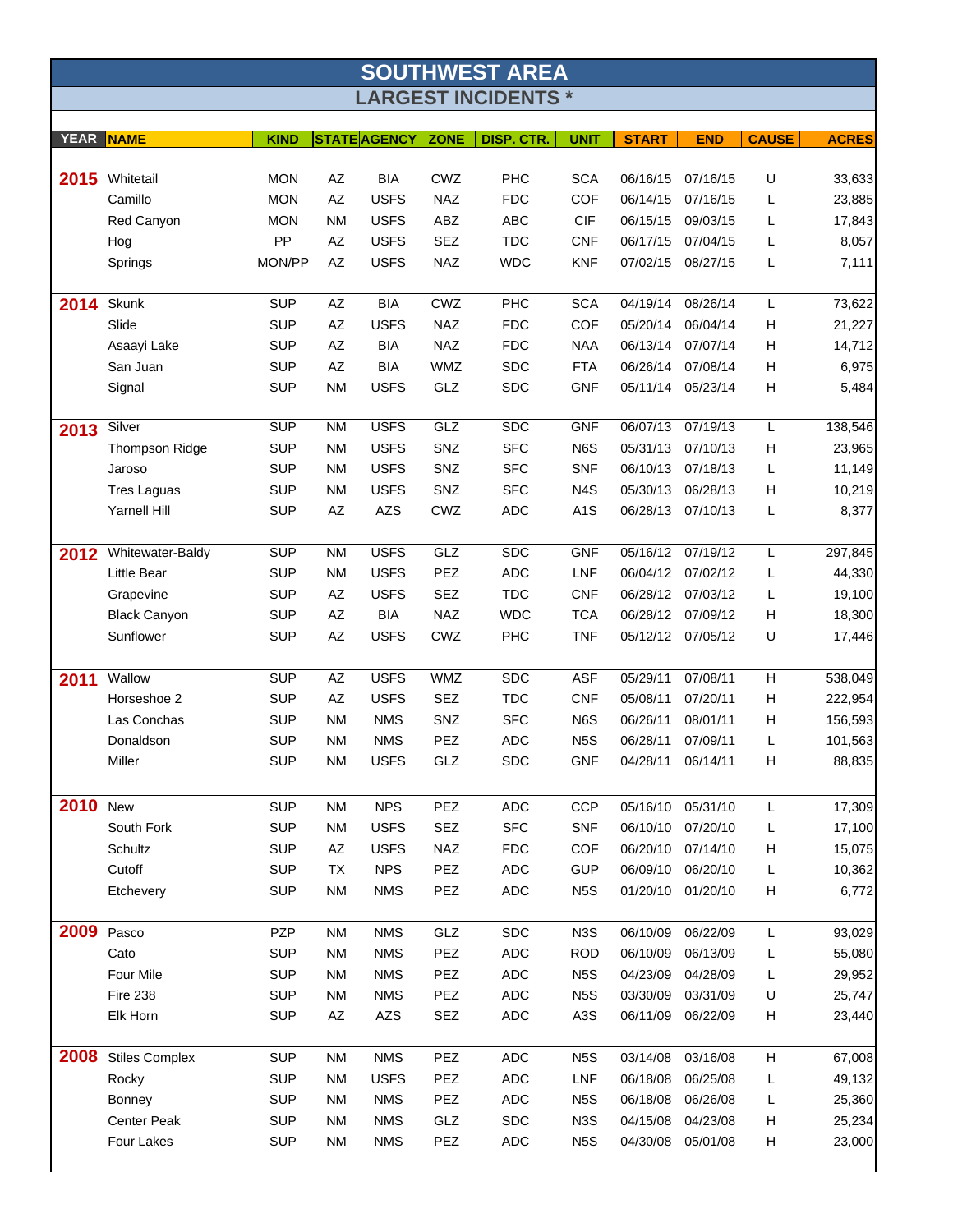| 2007 | <b>Black Rock Gulch</b>    | <b>SUP</b> | AZ                     | <b>BLM</b>  |             |            | <b>ASD</b>       | 07/05/07 | 07/25/07          | L  | 22,387  |
|------|----------------------------|------------|------------------------|-------------|-------------|------------|------------------|----------|-------------------|----|---------|
|      | Six                        | <b>SUP</b> | <b>NM</b>              | <b>NMS</b>  | PEZ         | <b>ADC</b> | N <sub>5</sub> S | 11/18/07 | 11/18/07          | н  | 18,000  |
|      | NM 467                     | <b>SUP</b> | <b>NM</b>              | <b>NMS</b>  | PEZ         | <b>ADC</b> | N <sub>5</sub> S | 10/17/07 | 10/17/07          | U  | 15,000  |
|      | Chitty                     | <b>SUP</b> | AZ                     | <b>USFS</b> | WMZ         | <b>SDC</b> | <b>ASF</b>       | 06/30/07 | 07/16/07          | L  | 14,200  |
|      | <b>HL WFU</b>              | WFU        | <b>NM</b>              | <b>USFS</b> | GLZ         | <b>SDC</b> | <b>GNF</b>       |          | 06/21/07 07/15/07 | L  | 10,130  |
|      |                            |            |                        |             |             |            |                  |          |                   |    |         |
| 2006 | McDonald                   | <b>SUP</b> | <b>NM</b>              | <b>ST</b>   | LNZ         |            | N <sub>5</sub> S | 3/12/06  | 3/15/06           | н  | 92,390  |
|      | Warm                       | <b>SUP</b> | AZ                     | <b>USFS</b> | GCZ         |            | <b>KNF</b>       | 6/8/06   | 7/4/06            | L  | 58,630  |
|      | Bear                       | <b>SUP</b> | <b>NM</b>              | <b>USFS</b> | GLZ         |            | <b>GNF</b>       | 6/19/06  | 7/4/06            | U  | 51,307  |
|      | <b>Buckeye</b>             | <b>SUP</b> | <b>NM</b>              | <b>ST</b>   | LNZ         |            | N <sub>5</sub> S | 1/1/06   | 1/1/06            | н  | 30,000  |
|      | Casa                       | <b>SUP</b> | <b>NM</b>              | <b>ST</b>   | <b>TAZ</b>  |            | N <sub>2</sub> S | 3/1/06   | 3/7/06            | н  | 26,525  |
|      |                            |            |                        |             |             |            |                  |          |                   |    |         |
| 2005 | Cave Creek Complex         | <b>SUP</b> | AZ                     | <b>USFS</b> | CWZ         |            | <b>TNF</b>       | 6/21/05  | 7/11/05           | L  | 248,310 |
|      | <b>Black Range Complex</b> | WFU        | <b>NM</b>              | <b>USFS</b> | GLZ         |            | <b>GNF</b>       | 5/28/05  | 8/5/05            | L  | 80,502  |
|      | Edge Complex               | <b>SUP</b> | AZ                     | <b>USFS</b> | CWZ         |            | <b>TNF</b>       | 7/15/05  | 7/24/05           | L  | 71,625  |
|      | <b>Tank Complex</b>        | <b>SUP</b> | $\mathsf{A}\mathsf{Z}$ | <b>BLM</b>  |             |            | <b>ASD</b>       | 7/19/05  | 7/27/05           | Н  | 69,934  |
|      | Goldwater                  | <b>SUP</b> | $\mathsf{A}\mathsf{Z}$ | <b>BLM</b>  | <b>AIFC</b> |            | PHD              | 6/17/05  | 6/25/05           | н  | 58,536  |
|      |                            |            |                        |             |             |            |                  |          |                   |    |         |
| 2004 | Willow                     | <b>SUP</b> | AZ                     | <b>USFS</b> | CWZ         |            | <b>TNF</b>       | 6/24/04  | 7/17/04           | L. | 119,500 |
|      | Peppin                     | <b>SUP</b> | <b>NM</b>              | <b>USFS</b> | LNZ         |            | <b>LNF</b>       | 5/15/04  | 6/25/04           | L  | 64,488  |
|      | <b>Nuttall Complex</b>     | <b>SUP</b> | AZ                     | <b>USFS</b> | <b>SEZ</b>  |            | <b>CNF</b>       | 6/26/04  | 7/25/04           | L  | 29,400  |
|      | Jacket                     | CON        | AZ                     | <b>USFS</b> | <b>FLZ</b>  |            | COF              | 6/22/04  | 7/23/04           | L  | 17,219  |
|      | KP                         | <b>SUP</b> | AZ                     | <b>USFS</b> | WMZ         |            | ASF              | 5/17/04  | 7/27/04           | н  | 16,625  |
|      |                            |            |                        |             |             |            |                  |          |                   |    |         |
| 2003 | Dry Lakes                  | WFU        | <b>NM</b>              | <b>USFS</b> | GLZ         |            | <b>GNF</b>       | 5/30/03  | 10/30/03          | L. | 94,580  |
|      | Aspen                      | <b>SUP</b> | AZ                     | <b>USFS</b> | <b>SEZ</b>  |            | <b>CNF</b>       | 6/17/03  | 7/15/03           | н  | 84,750  |
|      | <b>Boiler</b>              | WFU        | <b>NM</b>              | <b>USFS</b> | GLZ         |            | <b>GNF</b>       | 4/17/03  | 7/24/03           | L  | 58,413  |
|      | Kinishba                   | <b>SUP</b> | AZ                     | <b>BIA</b>  | WMZ         |            | <b>FTA</b>       | 7/13/03  | 8/1/03            | L  | 24,734  |
|      | Blue River Comp.           | <b>SUP</b> | $\mathsf{A}\mathsf{Z}$ | <b>USFS</b> | <b>WMZ</b>  |            | <b>ASF</b>       | 7/12/03  | <b>NR</b>         | L  | 18,575  |
|      |                            |            |                        |             |             |            |                  |          |                   |    |         |
| 2002 | Rodeo/Chediski             | <b>SUP</b> | AZ                     | <b>BIA</b>  | WMZ         |            | <b>FTA</b>       | 6/18/02  | 7/7/02            | Н  | 468,638 |
|      | Ponil                      | <b>SUP</b> | <b>NM</b>              | <b>NMS</b>  | <b>TAZ</b>  |            | N <sub>2</sub> S | 6/2/02   | 6/17/02           | L  | 92,194  |
|      | Ryan                       | <b>SUP</b> | $\mathsf{A}\mathsf{Z}$ | <b>USFS</b> | <b>SEZ</b>  |            | <b>CNF</b>       | 4/29/02  | 5/4/02            | н  | 38,000  |
|      | Middle                     | <b>SUP</b> | <b>NM</b>              | <b>USFS</b> | GLZ         |            | <b>GNF</b>       | 3/31/02  | 4/12/02           |    | 37,600  |
|      | Walnut                     | <b>SUP</b> | <b>NM</b>              | <b>NMS</b>  | GLZ         |            | N <sub>3</sub> S | 6/27/02  | 7/5/02            | L  | 27,705  |
|      |                            |            |                        |             |             |            |                  |          |                   |    |         |
| 2001 | Animas                     | <b>SUP</b> | <b>NM</b>              | <b>NMS</b>  | GLZ         |            | N <sub>3</sub> S | 5/5/01   | 5/22/01           | L  | 10,000  |
|      | Pine                       | <b>SUP</b> | AZ                     | <b>USFS</b> | CWZ         |            | <b>PNF</b>       | 7/2/01   | 8/30/01           | L  | 7,524   |
|      | Rough Creek                | <b>SUP</b> | <b>NM</b>              | <b>NMS</b>  | GLZ         |            | N <sub>3</sub> S | 6/23/01  | 7/2/01            | L  | 7,250   |
|      | Swamp Ridge WFU            | WFU        | AZ                     | <b>NPS</b>  | GCZ         |            | GCP              | 8/15/01  | WFU               | L  | 5,975   |
|      | Pinatosa                   | <b>SUP</b> | <b>NM</b>              | <b>USFS</b> | ABZ         |            | CIF              | 4/21/01  | 4/27/01           | н  | 3,925   |
|      |                            |            |                        |             |             |            |                  |          |                   |    |         |
| 2000 | <b>Grande Complex</b>      | <b>SUP</b> | <b>NM</b>              | <b>NMS</b>  | LNZ         |            | N <sub>5</sub> S | 3/7/00   | 3/8/00            | H  | 50,000  |
|      | Cerro Grande               | <b>SUP</b> | <b>NM</b>              | <b>NPS</b>  | SNZ         |            | <b>BAP</b>       | 5/5/00   | 6/6/00            | н  | 47,650  |
|      | Valentine                  | <b>SUP</b> | <b>NM</b>              | <b>NMS</b>  | LNZ         |            | N <sub>5</sub> S | 2/12/00  | 2/13/00           | U  | 40,333  |
|      | Johnny                     | <b>SUP</b> | <b>NM</b>              | <b>NMS</b>  | LNZ         |            | N <sub>5</sub> S | 6/17/00  | 2/17/00           | н  | 40,000  |
|      | Chance                     | <b>SUP</b> | <b>NM</b>              | <b>BLM</b>  | GLZ         |            | SCD              | 6/5/00   | 6/11/00           | L  | 32,860  |
|      |                            |            |                        |             |             |            |                  |          |                   |    |         |
| 1999 | Garcia                     | <b>SUP</b> | <b>NM</b>              | <b>NMS</b>  | GLZ         |            | N <sub>3</sub> S | 5/6/99   | 5/9/99            | н  | 23,680  |
|      | Harcuvar                   | <b>SUP</b> | AZ                     | <b>BLM</b>  | CWZ         |            | <b>YUD</b>       | 5/27/99  | 6/1/99            | L  | 15,980  |
|      | Box Canyon                 | WFU        | AZ                     | <b>NPS</b>  | SEZ         |            | SAP              | 6/18/99  | WFU               | L  | 6,476   |
|      | T-Fair                     | <b>SUP</b> | <b>NM</b>              | <b>NMS</b>  | SNZ         |            | N4S              | 2/17/99  | 2/17/99           | н  | 5,000   |
|      | Rainbow                    | <b>SUP</b> | AZ                     | <b>USFS</b> | <b>WMZ</b>  |            | <b>FTA</b>       | 6/11/99  | 6/20/99           | н  | 4,383   |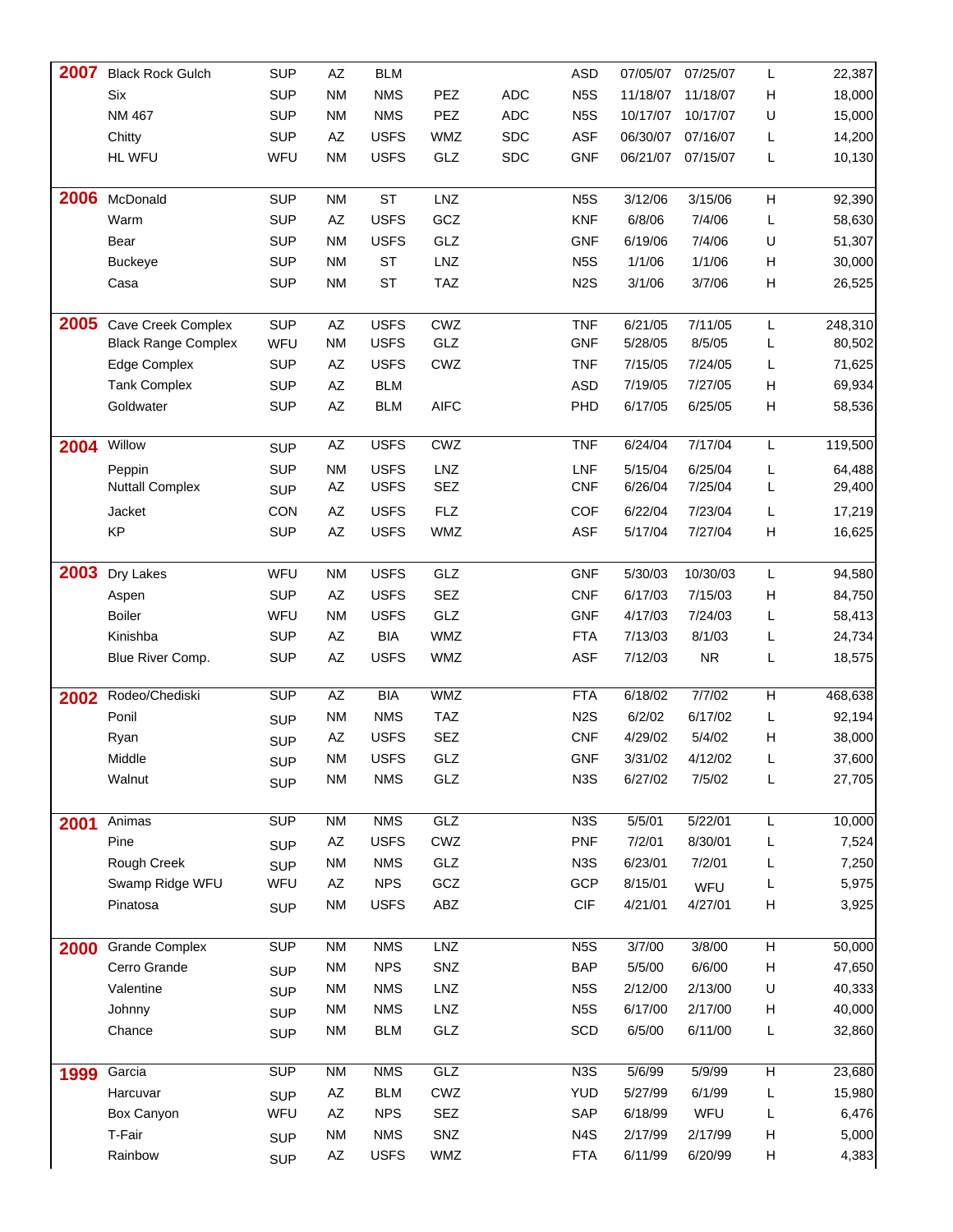| 1998              | <b>Buckeye</b>             | SUP        | N <sub>M</sub>         | <b>NMS</b>  | <b>LNZ</b> | N <sub>5</sub> S | 6/16/98  | 6/17/98    | $\overline{H}$ | 16,000 |
|-------------------|----------------------------|------------|------------------------|-------------|------------|------------------|----------|------------|----------------|--------|
|                   | South Turkey Creek         | <b>SUP</b> | TX                     | <b>NPS</b>  |            | ABZ              | 4/3/98   | 4/4/98     | Н              | 15,000 |
|                   | <b>BS</b>                  | <b>SUP</b> | <b>NM</b>              | <b>USFS</b> | GLZ        | <b>GNF</b>       | 9/28/98  | 10/23/98   | L              | 6,863  |
|                   | Oso                        | <b>SUP</b> | <b>NM</b>              | <b>USFS</b> | SNZ        | <b>SNF</b>       | 6/27/98  | 7/8/98     | н              | 5,185  |
|                   | Palo Duro                  | <b>SUP</b> | TX                     | <b>NPS</b>  | ABZ        | LAP              | 6/29/98  | 7/3/98     | Н              | 5,000  |
| 1997              | Lilley                     | <b>SUP</b> | <b>NM</b>              | <b>USFS</b> | GLZ        | <b>GNF</b>       | 4/27/97  | 7/2/97     | L              | 24,251 |
|                   | Maverick                   | <b>SUP</b> | ΑZ                     | <b>USFS</b> | <b>SEZ</b> | <b>CNF</b>       | 7/3/97   | 7/18/97    | н              | 7,000  |
|                   | Rocky                      | <b>SUP</b> | <b>NM</b>              | <b>USFS</b> | GLZ        | <b>GNF</b>       | 4/20/97  | 8/4/97     | L              | 3,920  |
|                   | Garita                     | <b>SUP</b> | <b>NM</b>              | <b>NMS</b>  | SNZ        | N <sub>4</sub> S | 3/13/97  | 3/15/97    | н              | 3,000  |
|                   | Pot                        | <b>SUP</b> | <b>NM</b>              | <b>BLM</b>  | GLZ        | LCD              | 7/7/97   | 7/8/97     | L              | 2,200  |
| 1996              | Lone                       | SUP        | $\overline{AZ}$        | <b>USFS</b> | CAZ        | <b>TNF</b>       | 4/27/96  | 5/6/96     | $\overline{H}$ | 61,370 |
|                   | <b>Bridger Cmplx</b>       | <b>SUP</b> | AZ                     | <b>USFS</b> | GCZ        | <b>KNF</b>       | 6/20/96  | 7/26/96    | L              | 53,503 |
|                   | LL Complex                 | <b>SUP</b> | <b>NM</b>              | <b>USFS</b> | GLZ        | <b>GNF</b>       | 6/9/96   | 8/29/96    | L              | 23,000 |
|                   | Dome                       | <b>SUP</b> | <b>NM</b>              | <b>USFS</b> | SNZ        | <b>SNF</b>       | 4/25/96  | 5/21/96    | н              | 16,774 |
|                   | Peaks Complex              | <b>SUP</b> | AZ                     | <b>USFS</b> | <b>FLZ</b> | <b>COF</b>       | 6/20/96  | 7/3/96     | L              | 16,400 |
| 1995              | Rio                        | <b>SUP</b> | $\mathsf{A}\mathsf{Z}$ | <b>AZS</b>  |            |                  | 07/07/95 | 07/10/95   | L              | 23,365 |
|                   | <b>Basin</b>               | <b>SUP</b> | AZ                     | <b>USFS</b> | CWZ        | <b>TNF</b>       | 07/07/95 | 07/23/95   | L              | 22,092 |
|                   | Nevershine                 | <b>SUP</b> | AZ                     | <b>BLM</b>  | GCZ        | <b>ASD</b>       | 06/28/95 | 07/05/95   | L              | 17,476 |
|                   | <b>Burdette</b>            | <b>SUP</b> | AZ                     | <b>BIA</b>  | <b>SEZ</b> | <b>SCA</b>       | 07/08/95 | 07/13/95   | L              | 10,484 |
|                   | Stove                      | <b>SUP</b> | $\mathsf{A}\mathsf{Z}$ | <b>BLM</b>  | CWZ        | PHD              | 06/13/95 | 06/18/95   | н              | 10,176 |
|                   |                            |            |                        |             |            |                  |          |            |                |        |
| 1994              | <b>Flat Complex</b>        | <b>SUP</b> | <b>NM</b>              | <b>NMS</b>  | GLZ        | N <sub>3</sub> S | 06/12/94 | 06/16/94   | L              | 34,250 |
|                   | Rattlesnake                | <b>SUP</b> | AZ                     | <b>USFS</b> | <b>SEZ</b> | <b>CNF</b>       | 06/28/94 | 08/05/94   | L              | 27,500 |
|                   | Perkins Complex            | <b>SUP</b> | $\mathsf{A}\mathsf{Z}$ | <b>BLM</b>  | CWZ        | PHD              | 06/27/94 | 06/30/94   | L              | 25,946 |
|                   | Ryan Complex               | <b>SUP</b> | <b>NM</b>              | <b>USFS</b> | ABZ        | <b>CIF</b>       | 06/04/94 | 07/31/94   | L              | 24,800 |
|                   | <b>Redington Complex</b>   | <b>SUP</b> | AZ                     | <b>AZS</b>  |            |                  | 06/28/94 | 07/24/94   | L              | 20,725 |
| 1993              | Brush/Straw                | <b>SUP</b> | <b>NM</b>              | <b>USFS</b> | GLZ        | <b>GNF</b>       | 05/14/93 | 07/31/93   | L              | 43,000 |
|                   | Mashed-O                   | <b>SUP</b> | <b>NM</b>              | <b>BLM</b>  | GLZ        | LCD              | 06/01/93 | 06/05/93   | L              | 37,000 |
|                   | <b>Black Range Complex</b> | <b>SUP</b> | <b>NM</b>              | <b>USFS</b> | GLZ        | <b>GNF</b>       | 05/18/93 | 08/20/93   | L              | 34,568 |
|                   | Gillespile/Lynch           | <b>SUP</b> | <b>NM</b>              | <b>BLM</b>  | GLZ        | LCD              | 06/06/93 | 06/12/93   | L              | 27,181 |
|                   | <b>Brush Fire</b>          | <b>SUP</b> | <b>NM</b>              | <b>USFS</b> | GLZ        | <b>GNF</b>       | 05/14/93 | <b>UNK</b> | L              | 26,000 |
| <b>1992</b> Creel |                            | <b>SUP</b> | <b>NM</b>              | <b>USFS</b> |            |                  | 06/02/92 | 08/29/92   | L              | 29,000 |
|                   | Gobbler                    | <b>SUP</b> | <b>NM</b>              | <b>USFS</b> | GLZ        | <b>GNF</b>       | 06/23/92 | 08/29/92   | L              | 4,000  |
|                   | Agave Cpmplex              | <b>SUP</b> | TX                     | <b>NPS</b>  |            |                  | 07/01/92 | 07/04/92   | L              | 2,683  |
|                   | Granite                    | <b>SUP</b> | AZ                     | <b>AZS</b>  |            |                  | 06/23/92 | 06/25/92   | н              | 2,569  |
|                   | Cub                        | <b>SUP</b> | <b>NM</b>              | <b>USFS</b> |            |                  | 06/24/92 | 08/29/92   | L              | 2,500  |
| 1991              | City Hall                  | <b>SUP</b> | AZ                     | <b>FWS</b>  | <b>SEZ</b> | <b>BAR</b>       | 05/16/91 | 05/18/91   | н              | 6,530  |
|                   | San Cayetano               | <b>SUP</b> | AZ                     | AZS         |            |                  | 06/27/91 | 06/30/91   | н              | 2,910  |
|                   | Cumero                     | <b>SUP</b> | AZ                     | <b>USFS</b> | SEZ        | <b>CNF</b>       | 07/26/91 | 07/30/91   | L              | 2,500  |
|                   | Nutt                       | <b>SUP</b> | <b>NM</b>              | <b>BLM</b>  | GLZ        | LCD              | 11/30/91 | 11/30/91   | н              | 2,160  |
|                   | RainValley                 | <b>SUP</b> | AZ                     | AZS         |            |                  | 04/01/91 | 04/01/91   | н              | 1,500  |
| 1990 Big          |                            | <b>SUP</b> | <b>NM</b>              | <b>USFS</b> | LNZ        | LNF              | 5/13/90  | 6/8/90     | Н              | 33,135 |
|                   | Dude                       | <b>SUP</b> | AZ                     | <b>USFS</b> | CWZ        | <b>TNF</b>       | 6/25/90  | 7/9/90     | L              | 28,480 |
|                   | Montosa                    | <b>SUP</b> | AZ                     | AZS         | SEZ        | A3S              | 6/26/90  | 7/3/90     | L              | 10,410 |
|                   | Last Day                   | <b>SUP</b> | <b>NM</b>              | <b>NMS</b>  | GLZ        | N <sub>3</sub> S | 6/30/90  | 7/3/90     | L.             | 7,000  |